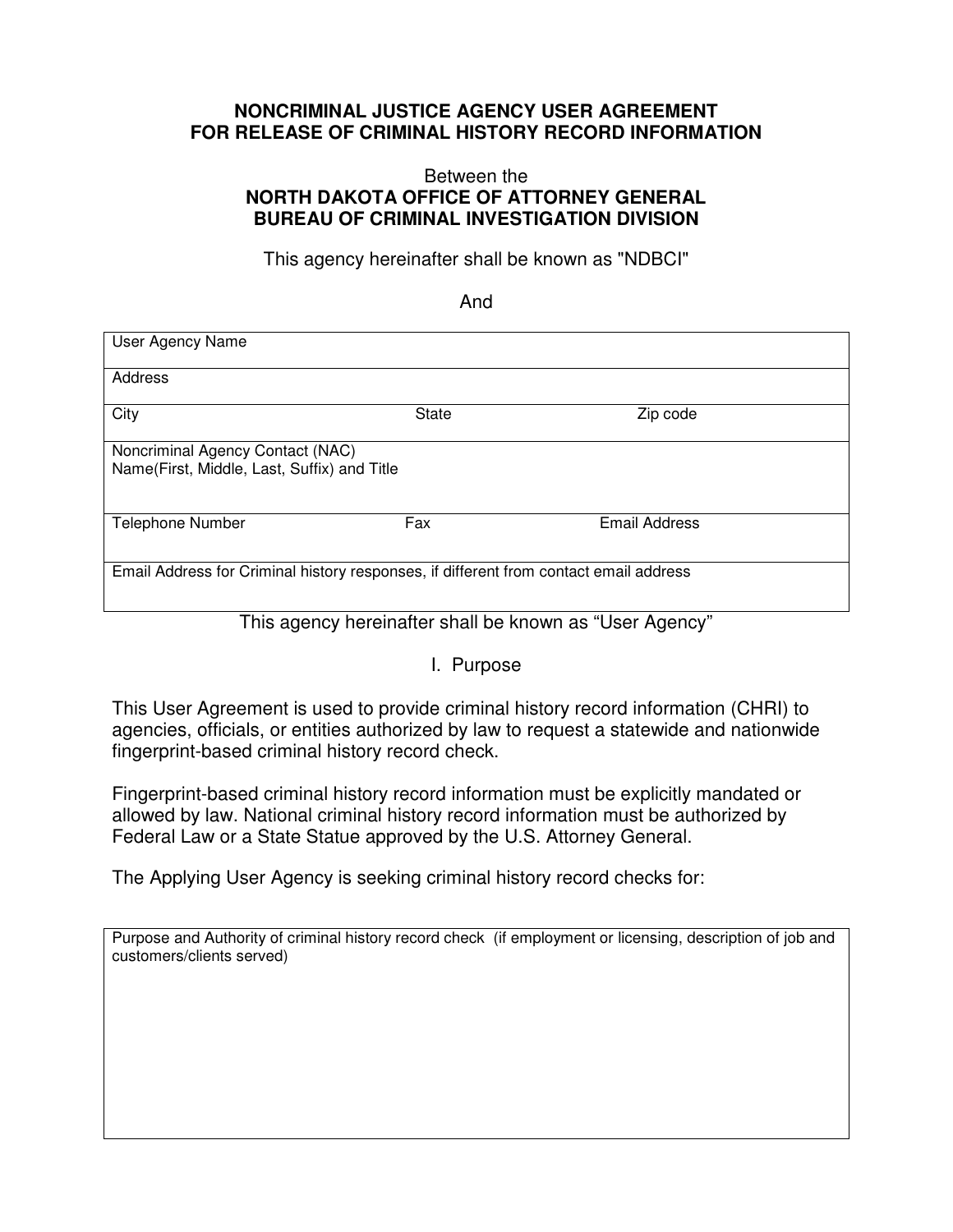## **II. THE PARTIES AGREE AS FOLLOWS:**

NDBCI will:

- 1. Provide criminal history record information (CHRI) in response to fingerprint‐ based criminal history record checks to the User Agency.
- 2. Provide assistance to the User Agency in interpreting CHRI.
- 3. Work to ensure the completeness and accuracy of the CHRI.
- 4. Conduct audits to assure compliance with this Agreement and applicable laws.
- 5. Cease providing information to the User Agency if this Agreement is violated or if the User Agency is suspected of violating this Agreement.

The User Agency will:

- 1. Abide by the terms and conditions identified in this Agreement.
- 2. Comply with state and federal laws, rules, procedures, and policies regarding the use and dissemination of CHRI.
- 3. Use CHRI only for the purpose for which it was requested.
- 4. Provide for the security of any CHRI received. This includes, but is not limited to:
	- a. Ensure that all personnel with access to CHRI are aware of the rules and responsibilities with regard to CHRI, pursuant to the most current CJIS Security Policy. This policy can be found on the FBI website at https://www.fbi.gov/about-us/cjis/cjis-security-policy-resource-center/view.
	- b. Designate a Noncriminal Agency Coordinator (NAC) who is responsible for ensuring compliance with security procedures and this User Agreement.
	- c. Restrict access to physical or electronic copies of CHRI to authorized personnel. Physical copies shall be maintained in a controlled, secure environment such as a locked cabinet in a room not accessible to all staff and visitors. Electronic copies must be protected with at least 128-bit encryption or individually password protected. The relevant federal encryption standard is FIPS 140-2.
	- d. Share CHRI only when explicitly allowed by law and log any CHRI sharing (either sending or receiving). Logs shall include, at a minimum, the date, sending and receiving agencies, record shared, statutory authority to share CHRI, means of transmission, and name of person who disseminated.
	- e. Track and report information security incidents to NDBCI within twentyfour (24) hours in accordance with the CJIS Security Policy.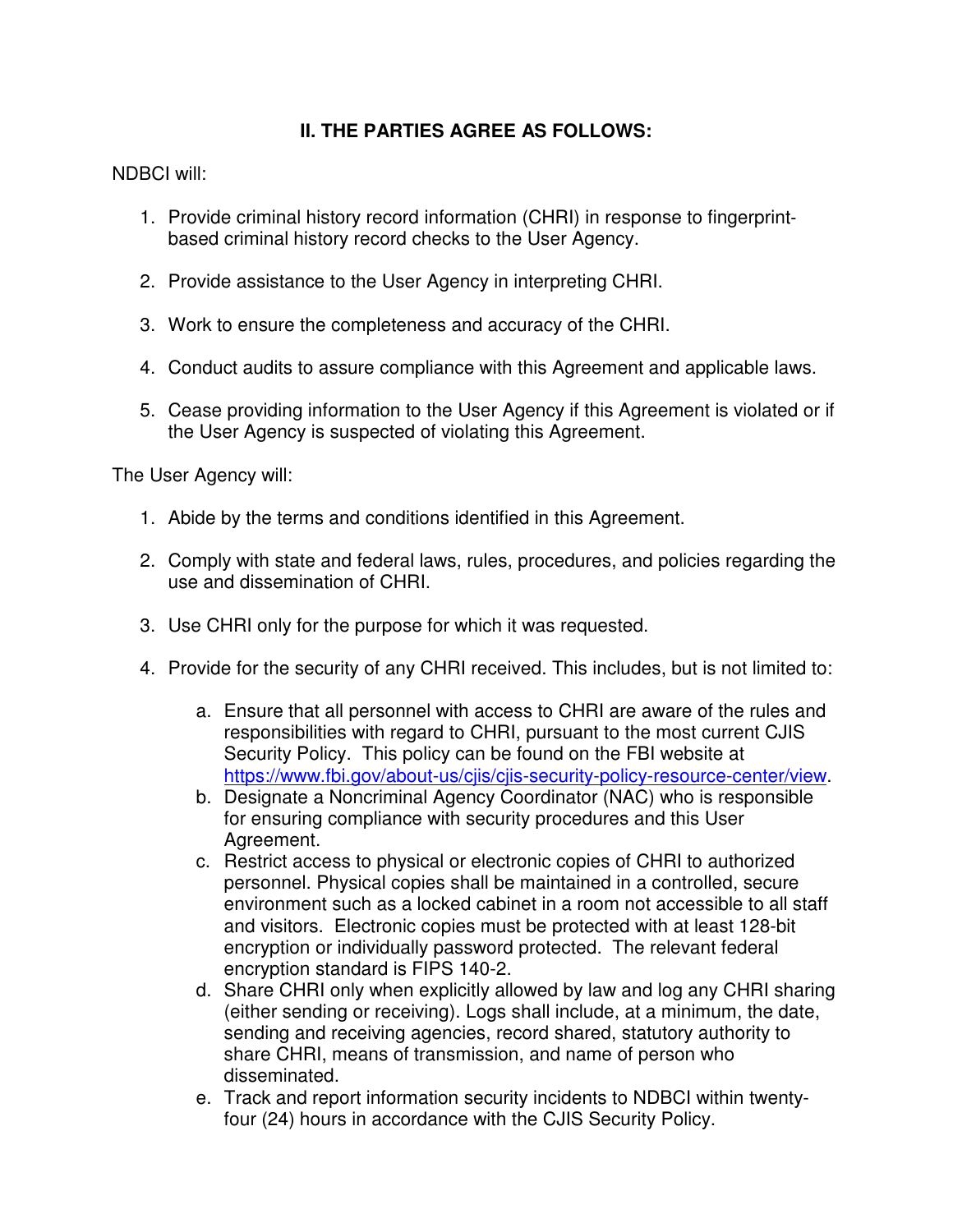- f. Dispose of records securely. Physical media and electronic records should be destroyed pursuant to the CJIS Security Policy.
- 5. Understand that this data is based on CHRI received at the state repository and through the systems of the FBI. If a person could be adversely affected by this data, the person must be given the opportunity to challenge and correct a record before it is disseminated.
- 6. Retain CHRI and audit records for at least three (3) years. Once the minimum retention time period has passed, the User Agency shall continue to retain audit records until they are no longer needed for administrative, legal, audit, or other operational purposes such as Freedom of Information Act requests or legal actions. Audit records include documentation relating to general administration, fingerprint submissions, privacy and security, and training.
- 7. Allow NDBCI to conduct audits to assure compliance with this Agreement.

## **III. CRIMINAL HISTORY RECORD INFORMATION LIMITATION**

The User Agency understands the Criminal History Record Information (CHRI) has the following limitation:

- 1. CHRI is defined and has three parts as follows:
	- a. The arresting agency's name and crime class under which the person was arrested. The arrest data submitted includes the mandatory field of name, race, sex, and date of birth. All arrests are accompanied by fingerprints.
	- b. The charge(s) issued by the prosecutor.
	- c. The name of the court that tried the case and the ultimate disposition of the case. The arrest warrant file, sex offender file, or other databases maintained by NDBCI are not part of the CHRI record search.
- 2. CHRI is compiled from information submitted to the NDBCI from law enforcement agencies, prosecutors, and courts (hereinafter referred to as contributing agencies). Although the NDBCI makes reasonable efforts to ensure all information is submitted as required by law, it is not responsible for omissions from contributing agencies.
- 3. Before releasing information on individuals or taking adverse action against an individual listed on the CHRI, the person in question must be afforded the opportunity to dispute and correct the record.
- 4. CHRI is constantly being updated as new arrests and other information are entered into the system by contributing agencies. The record released is only valid as of the date the criminal history record check was performed.
- 5. Most fingerprinting reasons include a check through the Federal Bureau of Investigation, which NDBCI will request on User Agency's behalf as a normal part of the criminal history record check, if allowed by law.